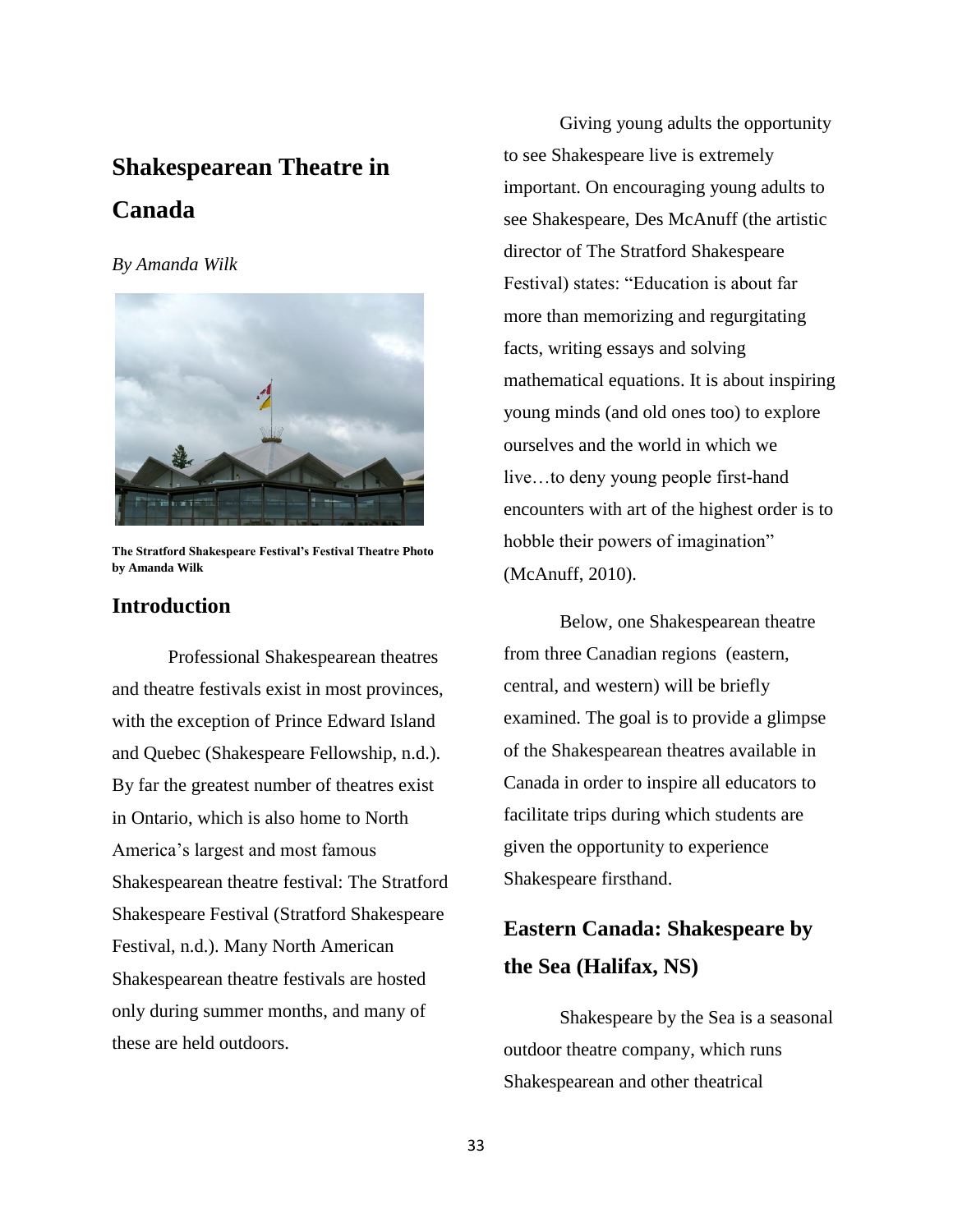productions from May to September (Shakespeare by the Sea, n.d.). The company was started in 1994, when a production of Twelfth Night was staged by a team of volunteers and received critical and popular success (Shakespeare by the Sea, n.d.). Since 1996 three productions have been staged each season – usually two works of Shakespeare and one piece of children's theatre (Shakespeare by the Sea, n.d.). This company continues to evolve and has become an important part of Halifax's theatre scene.

## **Central Canada: The Stratford Shakespeare Festival (Stratford, Ontario)**

The Stratford Shakespeare Festival was established in 1953 and today is North America's largest classical repertory theatre (Stratford Shakespeare Festival, n.d.). It is a seasonal theatre festival that runs annually from April-November (Stratford Shakespeare Festival, n.d.). The Festival showcases twelve productions each season, four of which are Shakespearean, as well as two musicals and six additional works (Stratford Shakespeare Festival, n.d.). These works are showcased across four stages, including the world famous Festival Theatre which is home to a unique thrust stage

(Stratford Shakespeare Festival, n.d.). The Stratford Shakespeare Festival is truly a theatrical gem which Canadians should take full advantage of.

## **Western Canada: Bard on the Beach Shakespeare Festival (Vancouver, British Columbia)**

Bard on the Beach is celebrating its  $22<sup>nd</sup>$  season as a seasonal not-for-profit Shakespearean festival in Vancouver's Vanier Park (Bard on the Beach, 2011). Each season four Shakespearean or Shakespeare-related productions are mounted. Productions run from June through September, and are staged in two tents. The Mainstage Tent is open-ended, so the background to all productions is the mountains, sea and sky. This creates a unique experience for theatregoers (Bard on the Beach, 2011).

#### **References**

- Bard on the Beach (2011). Bard on the Beach Shakespeare festival. Retrieved from http://www.bardonthebeach.org/
- McAnuff, D. (2010, September 19). Wake up young minds with the arts. *The Toronto Star*. Retrieved from